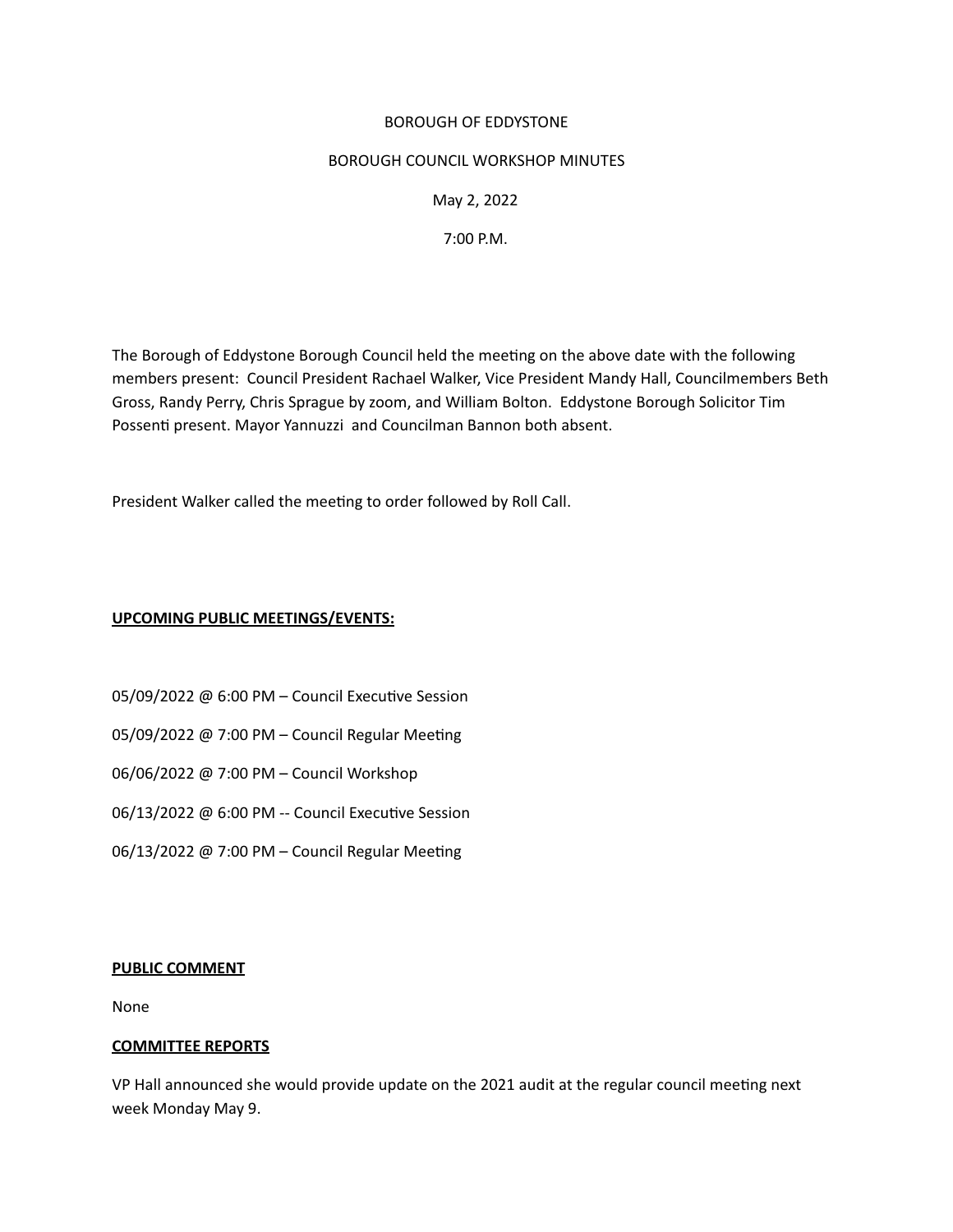VP Hall also reminded all of Eddystone Summer Camp sign ups. VP Hall also announced fundraising ideas to help offset summer camp costs and the first one scheduled for June 17 with Sultry. She also shared Community Clean Up Day for Saturday May 7 meetng at Lighthouse Hall at 9 am. This event allows residents to schedule 2 heavy items for pick up but all must call Boro and schedule heavy pick up for Saturday morning, all are asked to call and schedule for this by Friday May 6 by 2 pm. Reminding all trash is not permitted out until the night before or morning of if scheduled with Boro. Also asking all to help clean up their property areas in hopes of keeping Eddystone beautful.

Councilman Perry requested Council to consider the approval for Motorola radios for Recreaton events to help communicate when needed with the larger events that take place. On EBAY they are estmated at \$312.00 right now and have a range of 25 miles, council requested to be added item for 5/9 agenda for vote. 

President Walker reminded all to review the 8th Street estmated for concrete and tree work as 3 estmates have come in and this will be a item to vote on for May 9.

President Walker also announced that the Borough Summer Schedule is on the agenda as well for next week's meeting, voting to approve summer schedule which is to only meet for regular council meetings the months of June, July, August and September, no workshops during these months as previous years.

# **ADJOURNMENT:**

Motion made by Mandy Hall, 2<sup>nd</sup> by Randy Perry. Motion carries 6-0

Submited by,